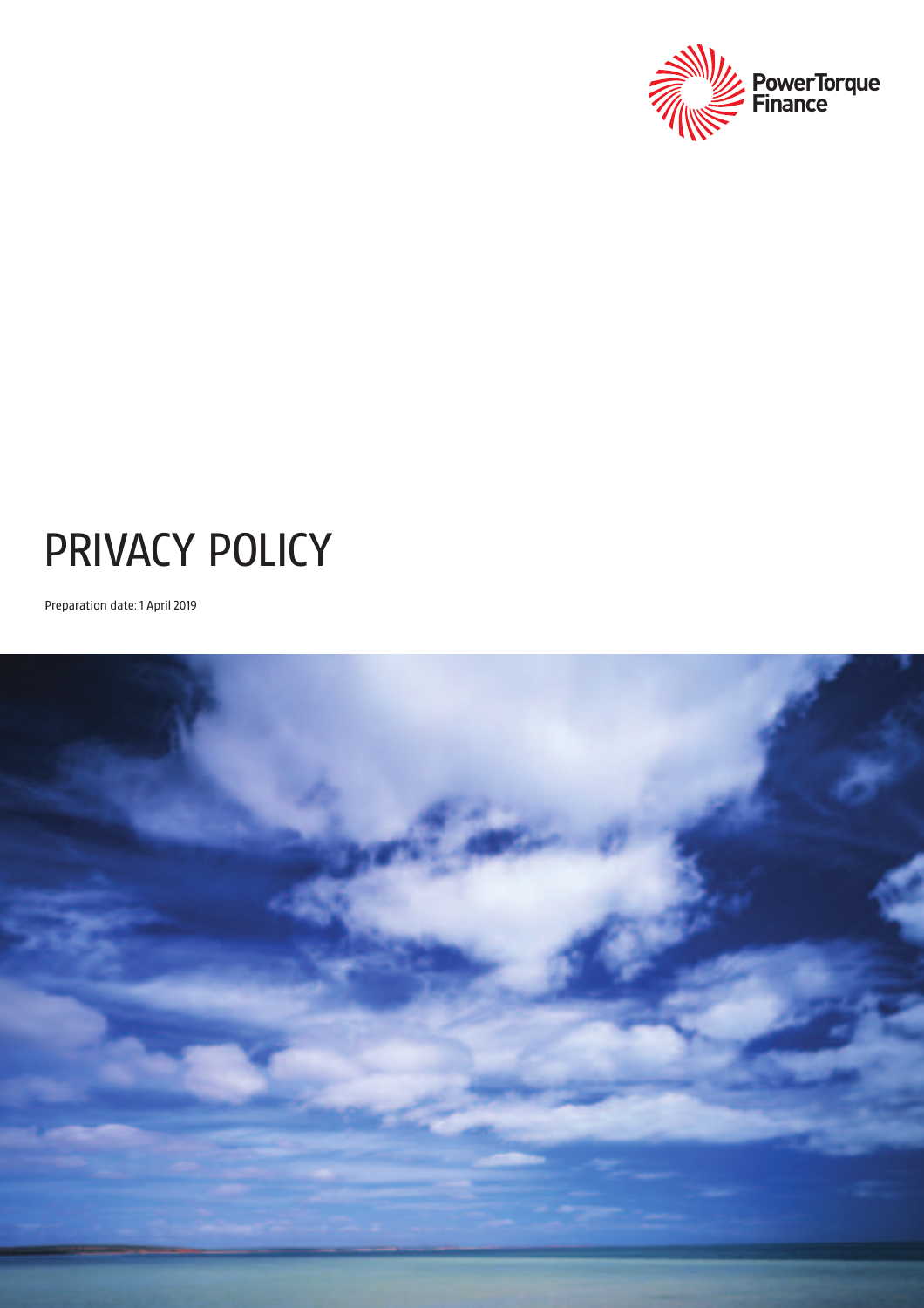# **CONTENTS**

| <b>INTRODUCTION</b>                                                                     | 3 |
|-----------------------------------------------------------------------------------------|---|
| <b>WHO ARE WE?</b>                                                                      | 3 |
| WHAT INFORMATION DO WE COLLECT AND HOLD?                                                | 3 |
| HOW DO WE COLLECT YOUR INFORMATION?                                                     | 3 |
| WHAT ARE THE PURPOSES FOR WHICH WE COLLECT,<br>HOLD. USE AND DISCLOSE YOUR INFORMATION? | 4 |
| WHO DO WE DISCLOSE YOUR INFORMATION TO?                                                 | 4 |
| <b>CREDIT REPORTING</b>                                                                 | 5 |
| What credit information and credit eligibility<br>information do we collect and hold?   | 5 |
| What do we do with credit information<br>and credit eligibility information?            | 5 |
| What are your rights?                                                                   | 5 |
| <b>HOLDING AND PROTECTING YOUR INFORMATION</b>                                          | 5 |
| DISCLOSING YOUR INFORMATION OVERSEAS                                                    | 6 |
| DIRECT MARKETING                                                                        | 6 |
| ACCESSING AND CORRECTING YOUR INFORMATION                                               | 6 |
| <b>RESOLVING CONCERNS</b>                                                               | 6 |
| PRIVACY AND OUR WEBSITE                                                                 | 7 |
| <b>REMARKETING</b>                                                                      | 7 |
| <b>AMENDMENTS</b>                                                                       | 7 |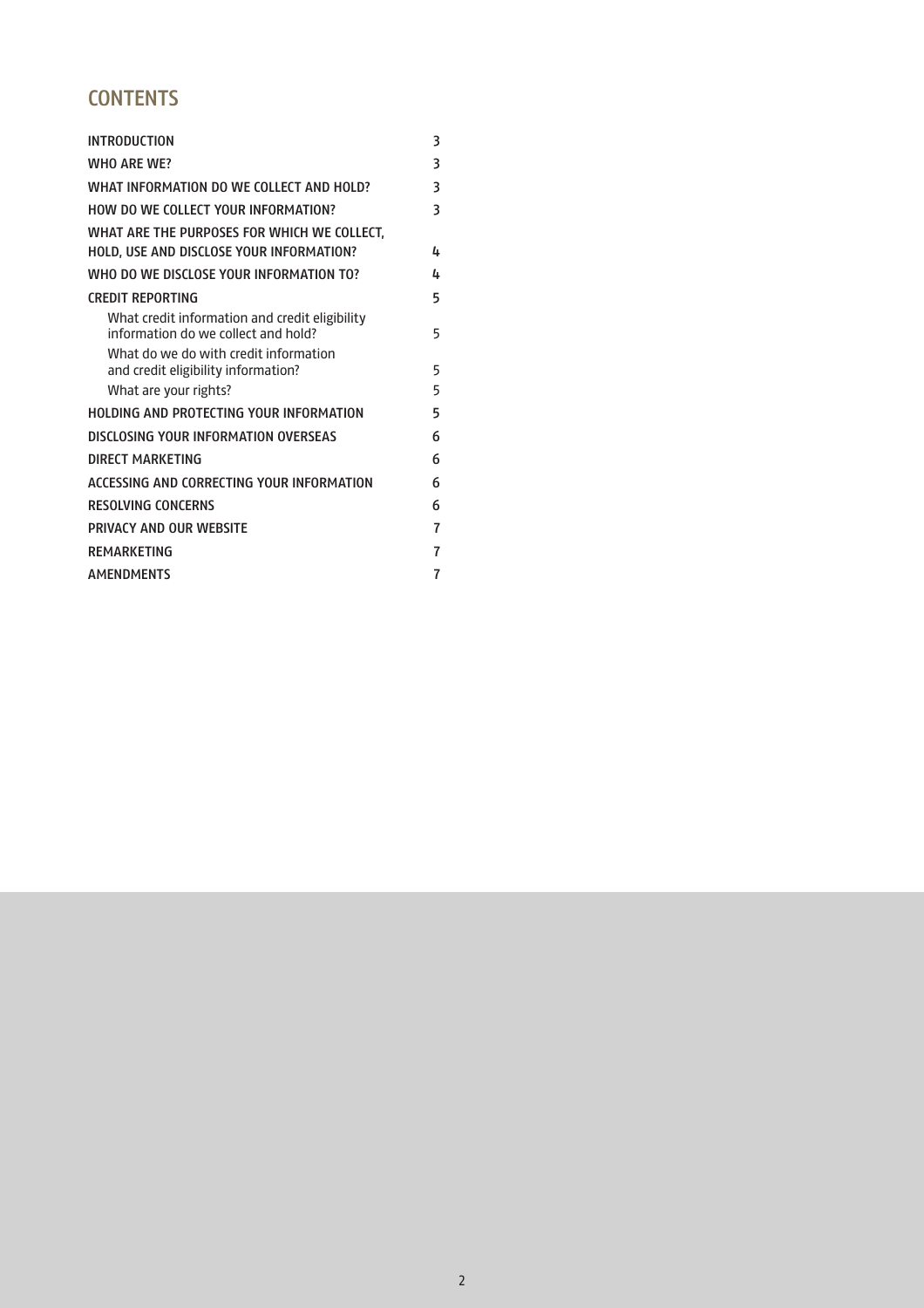## **INTRODUCTION**

PowerTorque Finance (we, our or us) understand that your personal information and credit information (information) is important to you and we value your trust. This Privacy Policy sets out how we will manage and protect your information. It also includes how we manage the information we collect from third parties, such as your credit report through the credit reporting system.

## **WHO ARE WE?**

PowerTorque Finance is a division of Toyota Finance Australia Limited ABN 48 002 435 181, AFSL and Australian Credit Licence 392536 which is a related company of Toyota Motor Corporation Australia Limited ABN 64 009 686 097 (TMCA).

We are bound by the *Privacy Act 1988* (Cth) (Privacy Act) and the Australian Privacy Principles (APPs). These laws regulate how certain entities manage personal information. As a participant of the credit reporting system, we are also bound by the credit reporting rules in the Privacy Act. Refer to the 'Credit reporting' section for more information about our credit reporting practices.

You can contact us about this policy by calling 137 800 or by emailing privacy@powertorquefinance.com.au. If you prefer, you can contact us without identifying yourself or by using a pseudonym. However, if you do not identify yourself, we may not be able to provide you with our products and services.

## **WHAT INFORMATION DO WE COLLECT AND HOLD?**

The kinds of information that we collect and hold about you will depend on the nature of your dealings with us. It may include, but is not limited to, your name, contact details, residential information, drivers licence, vehicle registration, marital status, financial or credit information, and your education and employment details and history.

If you do not provide us with complete and accurate information, we may not be able to assess your application or provide you with our products and services.

# **HOW DO WE COLLECT YOUR INFORMATION?**

Where possible, we collect information directly from you. This may take place in a number of ways, for example, in a written application for credit, through face-to-face meetings with you or when you contact us via phone or our website.

Where it is not reasonable or practicable to collect information directly from you, we may also collect your information from, and exchange your information with, third parties. For example, we may collect your information from:

- accountants for the purposes of assessing a credit application;
- where an individual is an officer of a company that has applied for credit, we may collect information about the officer from public records or from other officers of the company who arranged that company's credit application;
- when named as a personal referee by you, we collect that personal referee's personal information from the written credit application form;
- the motor vehicle dealership where a vehicle is purchased or finance with us is arranged;
- another credit provider where you have or had a credit account;
- the Credit Reporting Body (CRB) where we obtain your credit report;
- your insurer or broker; and
- other parties you refer us to or who refer us to you.

Sometimes we may collect information about you from other sources such as public registers or social media. This information can be combined with other information we hold about you and can be used for any of the purposes listed in this policy. We also collect your information from our website. Refer to the section 'Privacy and our website' for more information.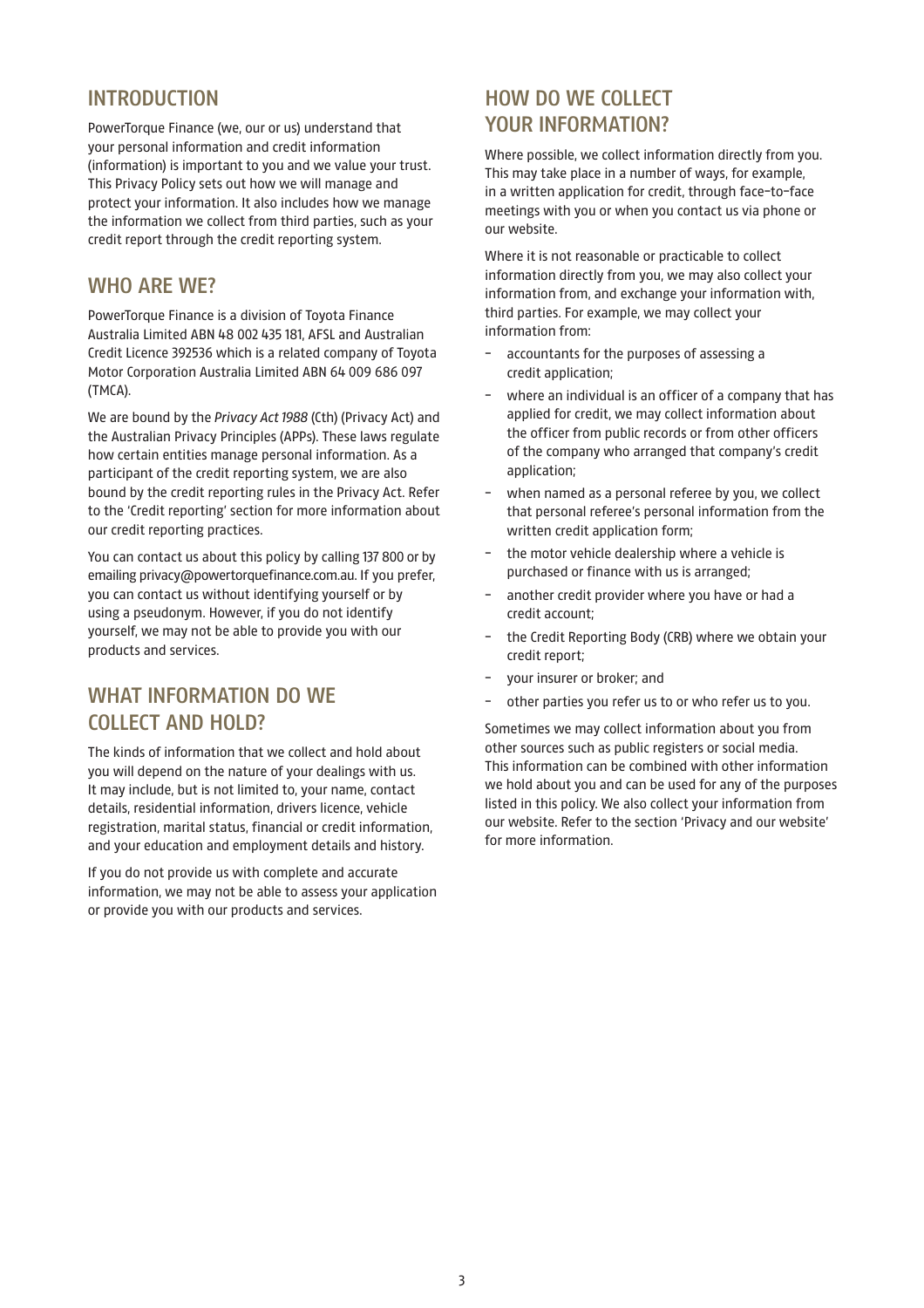# **WHAT ARE THE PURPOSES FOR WHICH WE COLLECT, HOLD, USE AND DISCLOSE YOUR INFORMATION?**

We collect, hold, use and disclose your information for the purposes for which it was collected and related purposes, including:

- to meet our legal obligations including to identify you in accordance with the *Anti-Money Laundering and Counter-terrorism Financing Act 2006* (Cth) and to meet our responsible lending obligations under the *National Consumer Credit Protection Act 2009*;
- to provide you or your company with consumer credit or commercial credit;
- to assess your guarantor application;
- to source any required insurances;
- to administer our customer relationships;
- to manage your credit contract;
- to assist with the purchase of your new vehicle and related finance and insurance;
- to manage vehicle servicing or any other services related to your vehicle;
- to enable us and third parties to contact you about products and services, special offers, promotions or events that may be of interest to you;
- for planning, product development and research;
- to assess your hardship application where we may collect your sensitive information;
- to comply with our legal obligations and assist government and enforcement bodies or regulators;
- to assess and consider applications from prospective job applicants, contractors and service providers; and
- contracting out some of our functions to external service providers and suppliers (such as mailing houses, print companies, technology service providers and marketing and advertising agencies).

We may also collect, hold, use and disclose your information in other ways where permitted by law, and may use or disclose your information to other third parties and for other purposes with your consent. That consent may be written, verbal or implied from your conduct.

# WHO DO WE DISCLOSE YOUR **INFORMATION TO?**

We may collect your information from, and exchange your information with, our related bodies corporate including, but not limited to, TMCA. This is so that we and our related bodies corporate, may adopt an integrated approach to our customers including keeping customer information up to date or for any of the purposes mentioned in this policy.

We may exchange your information with other third parties including, but not limited to:

- your introducing dealer;
- our accredited motor vehicle dealer network;
- the vehicle manufacturer (including TMCA);
- any authorised distributor or supplier of the vehicle that is the subject of the finance or any extended warranty taken out in connection with that vehicle;
- any insurance provider;
- other credit providers to assess your application or manage your credit;
- the servicing dealer;
- a guarantor, if a finance arrangement is guaranteed;
- your employer or former employer;
- government and law enforcement agencies and regulators;
- public registrars;
- a dispute resolution body of which we are a member (for example, the Australian Financial Complaints Authority); or
- third party organisations who are contracted to us to provide a particular service on our behalf.

Some examples of the kinds of third party organisations contracted to us include:

- mailing houses;
- printers;
- debt collection agencies; and
- lawyers.

We may also exchange your information with third parties where permitted by law, or for direct marketing by us or any of these third parties (but this will not include credit eligibility information), or for any of the other purposes outlined in this policy.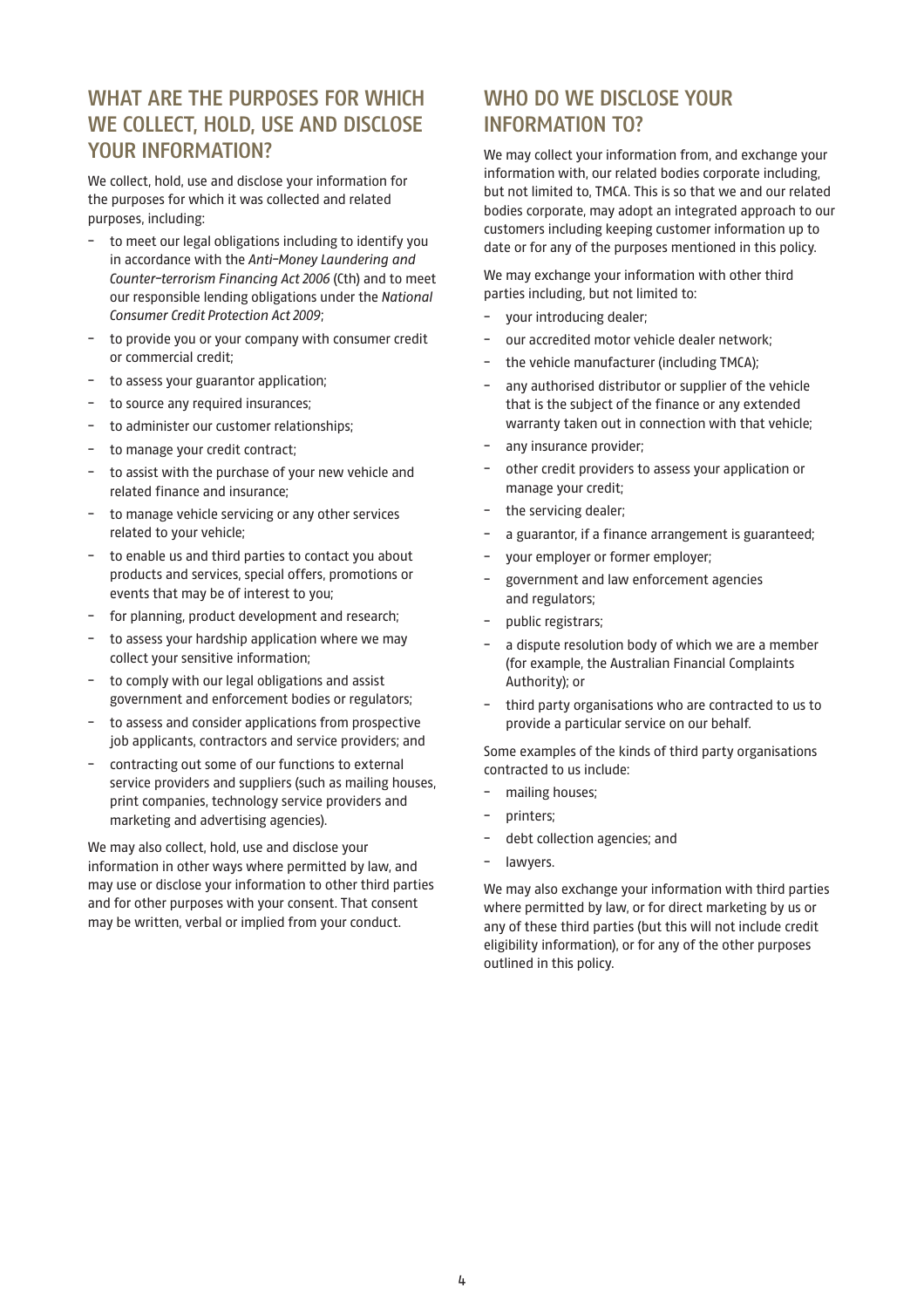## **CREDIT REPORTING**

We participate in the comprehensive credit reporting system to enable us to make better and more informed decisions about providing credit to our customers. When you apply for credit with us, or propose to be a guarantor, we may request a credit report about you from a CRB. Credit reports contain information about your credit history that will help us assess your creditworthiness and your ability to repay credit.

#### **What credit information and credit eligibility information do we collect and hold?**

The credit information we collect and hold includes your identification details, the type of credit you hold, the amount of credit borrowed, the terms and conditions of your credit, when your credit was opened or closed, whether or not you have met your repayment obligations under your loan contract and loan contracts with other credit providers, and information about your creditworthiness. The credit eligibility information we collect and hold includes credit reports obtained from a CRB and our own rating or score which help us to assess your creditworthiness.

#### **What do we do with credit information and credit eligibility information?**

We collect, hold, use and disclose credit information and credit eligibility information about you for purposes which include:

- confirming your identity;
- assessing your consumer or commercial credit or guarantor application;
- managing your account and collecting any overdue payments;
- helping you avoid defaulting on your loan;
- complying with any relevant laws and regulations.

We will use the information obtained from a CRB, and combine it with information we already hold about you, to calculate our own rating or score to help us assess your creditworthiness.

We may also disclose to the CRB if you have not met the payment obligations under your loan contract or if you have committed a serious credit infringement (for example, fraud). Some of the information we disclose to a CRB may be included in your credit report and provided to other credit providers to help them assess your creditworthiness.

We may disclose your information to any of the following CRBs:

- illion illion.com.au 13 23 33
- Experian Experian.com.au 1300 783 684
- Equifax Equifax.com.au 13 83 32

If you would like to know how these organisations manage your information, you can get a copy of their policies on their websites or by calling the numbers above.

#### **What are your rights?**

You have the right to ask a CRB not to use your information for the purpose of pre-screening of direct marketing by a credit provider. You can ask them not to use or disclose this information for a period of time if you reasonably believe that you have been, or are likely to be, a victim of fraud.

## **HOLDING AND PROTECTING YOUR INFORMATION**

We hold information about you (including credit information) in both physical and electronic forms. The security of your information is very important to us so we take all reasonable steps to protect it from misuse, loss, unauthorised access, modification or disclosure. For example, we ensure that:

- each of our offices has security protocols in place to prevent unauthorised entry;
- access to your information is restricted to only the personnel who need it to perform their duties;
- any internally and externally hosted secure servers which store your information in electronic form have the necessary encryption protocols; and
- all of our personnel are appropriately trained in protecting the security of your information including maintaining physical security over paper records and destroying or de-identifying your information once it is no longer needed.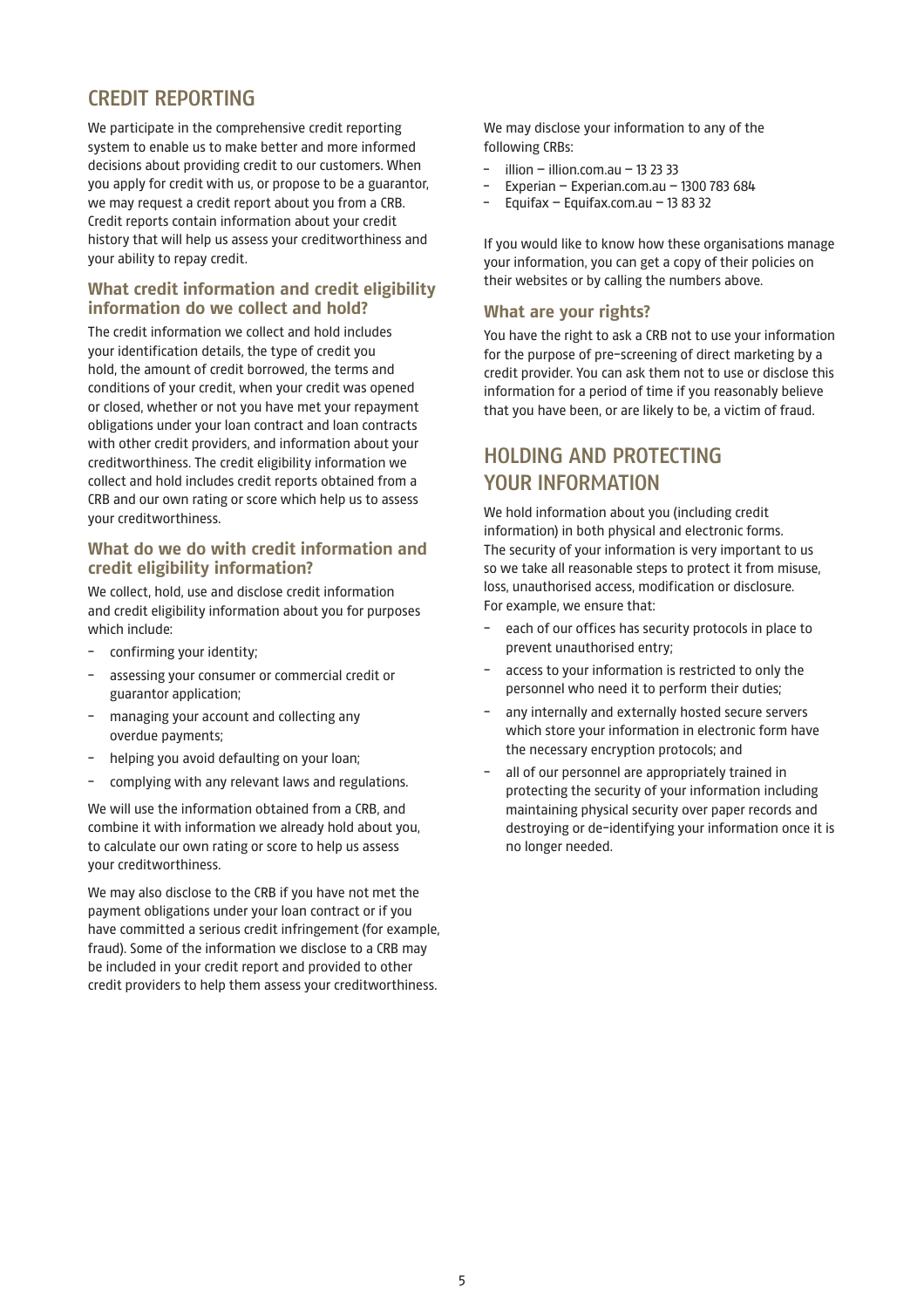# **DISCLOSING YOUR INFORMATION OVERSEAS**

We may from time to time, disclose your information to organisations located overseas. These include:

- our related companies in Japan and elsewhere in the world; or
- our service providers or third parties that are located or hold data outside of Australia.

In all instances, we make sure that appropriate data handling arrangements are in place to protect your information.

# **DIRECT MARKETING**

From time to time, if we are permitted by law to do so, we or any of the third parties referred to the section 'Who do we disclose your information to?' of this policy may exchange and use your information to tell you about any products or services, including special offers, promotions and events that may be of interest to you. We may also send you material relating to joint promotions with motor vehicle dealers and our business associates of our respective products and services.

If you do not wish to receive any marketing information, you can let us know by contacting our National Customer Solutions Centre on 137 800 or at privacy@powertorquefinance.com.au

If the law requires us to provide you with information about our products or services, we will provide that information even if you have elected not to receive information about our products and services generally.

# **ACCESSING AND CORRECTING YOUR INFORMATION**

You can generally access and request the correction of information we hold about you by contacting our National Customer Solutions Centre on 137 800 or at privacy@powertorquefinance.com.au

We may charge an access fee to recover the reasonable costs incurred. This charge is only designed to help us reasonably recover the costs associated with providing you with access and does not apply to the making of the request. Before we act on a request, we will provide an estimate of the access fee and ask you to agree to it.

Access to your information may be refused in a number of circumstances, such as where the information relates to anticipated legal proceedings or if the request for access is frivolous or vexatious. If we deny or restrict your access, we will write to you to let you know why, unless, having regard to the grounds for the refusal, it would be unreasonable for us to do so. You may make a complaint about a refusal to the Office of the Australian Information Commissioner.

We rely on the information that we hold about individuals to conduct our business. Therefore, it is very important that the information we hold is accurate, complete, up to date and relevant. This means that, from time to time, we may ask you if there are any changes to your information. If you find that any information that we hold about you is incorrect, you should contact us immediately and we will take reasonable steps to correct it.

# **RESOLVING CONCERNS**

If you believe that the privacy of your information has been compromised, or if you feel that we have breached the privacy laws, you are entitled to make a complaint. Complaints can be made by contacting the person or department you were dealing with, by calling our National Customer Solutions Centre on 137 800 and asking for the Privacy Officer, or by emailing privacy@powertorquefinance.com.au

We will respond to you within 24 hours to acknowledge the complaint and explain how we will investigate it. This may include consulting with the CRB or other credit providers. We will try to resolve your complaint within 30 days and write to you to explain the reasons for our decision. When this is not possible, we will contact you and let you know how long it will take for us to resolve your complaint.

If your complaint is not satisfactorily resolved, you may access the Australian Financial Complaints Authority at www.afca.org.au or by calling 1800 931 678. You may also refer your complaint to the Office of the Australian Information Commissioner by visiting oaic.gov.au, calling 1300 363 992 or emailing enquiries@oaic.gov.au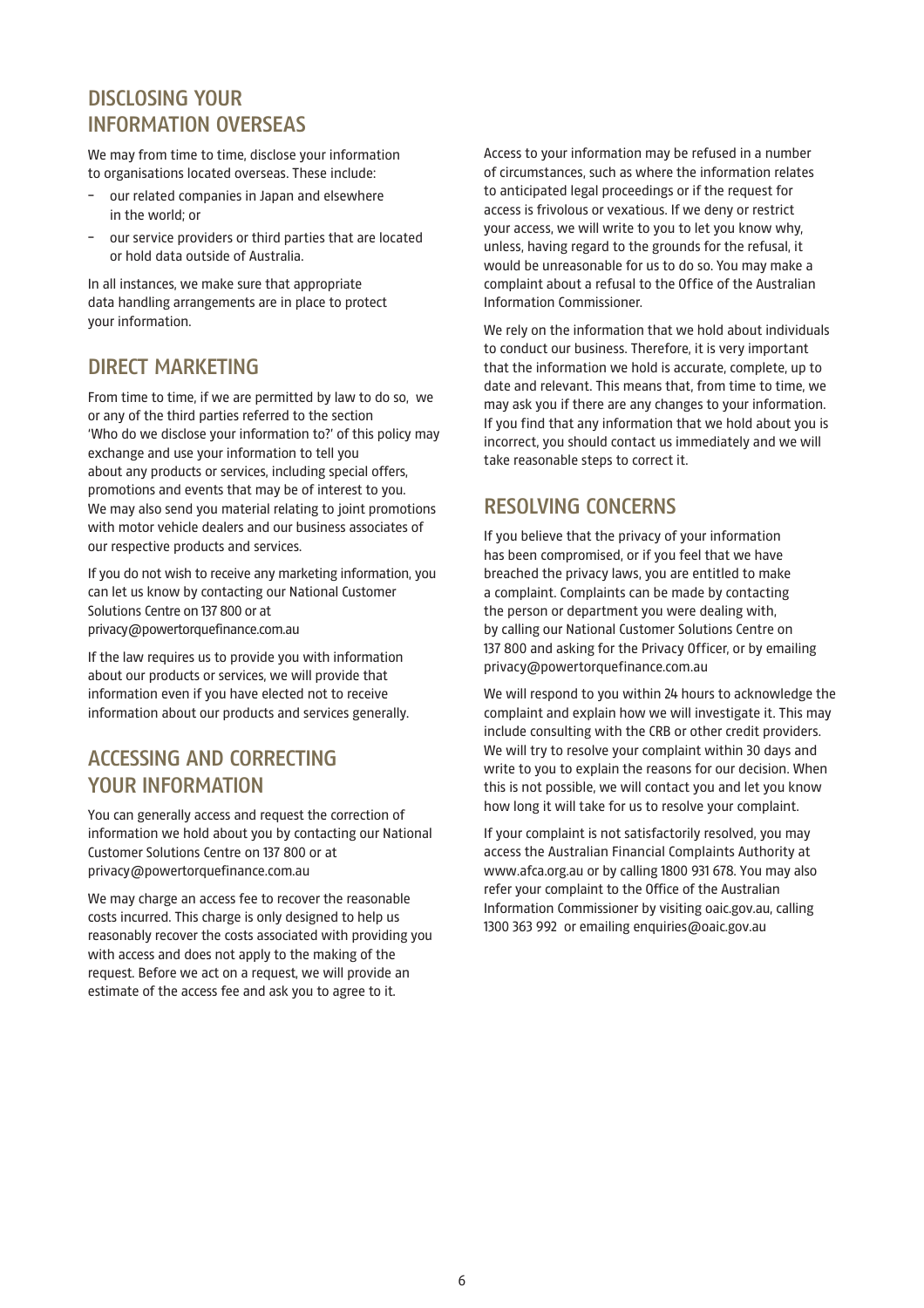## **PRIVACY AND OUR WEBSITE**

The type of information we collect about you from our website depends on how you make use of the site.

When you visit the site, we record your server address, domain name, the date and time of the visit and the pages viewed. This information may be collected using cookies (data sent to the user's browser, which generally allows our site to interact more efficiently with your computer). If you disable the use of cookies, the use of our site may be affected. Information collected about your visit to our site is retained for statistical and website development reasons and is not stored in a form that would enable us to identify you.

When you visit the site you will not be required to provide us with your information unless you request information about our products or services. In that case, we will ask you to provide contact details and any other information required to respond to your request. The information provided may also be retained for product planning purposes and, unless you ask us not to do so, for marketing purposes.

Although we take steps to protect information sent by email, email is not a secure method of communication. If you are concerned about sending your information to us in this manner, you may instead call our National Customer Solutions Centre on 137 800.

### **REMARKETING**

We use Google Adwords Remarketing to advertise our products and services across the internet. Third party vendors, including Google, use cookies to display relevant ads based on your past visits to our website. Google Remarketing allows us to tailor our marketing to better suit your needs and display ads that are relevant to you. We respect your privacy and any data collected will be used in accordance with our privacy policy, Google's privacy policy or the privacy policy of other remarketing services that we may use.

If you do not wish to participate in our Google Adwords Remarketing, you can opt out by visiting Google's Ads Preference Manager [\(myaccount.google.com/u/0/](myaccount.google.com/u/0/privacy?pli=1#ads) [privacy?pli=1#ads\).](myaccount.google.com/u/0/privacy?pli=1#ads) You can also opt out of any third party vendor's use of cookies by visiting the Network Advertising Initiative opt-out page at www.networkadvertising.org

## **AMENDMENTS**

We may change this Privacy Policy at any time by publishing the amended version on our website.